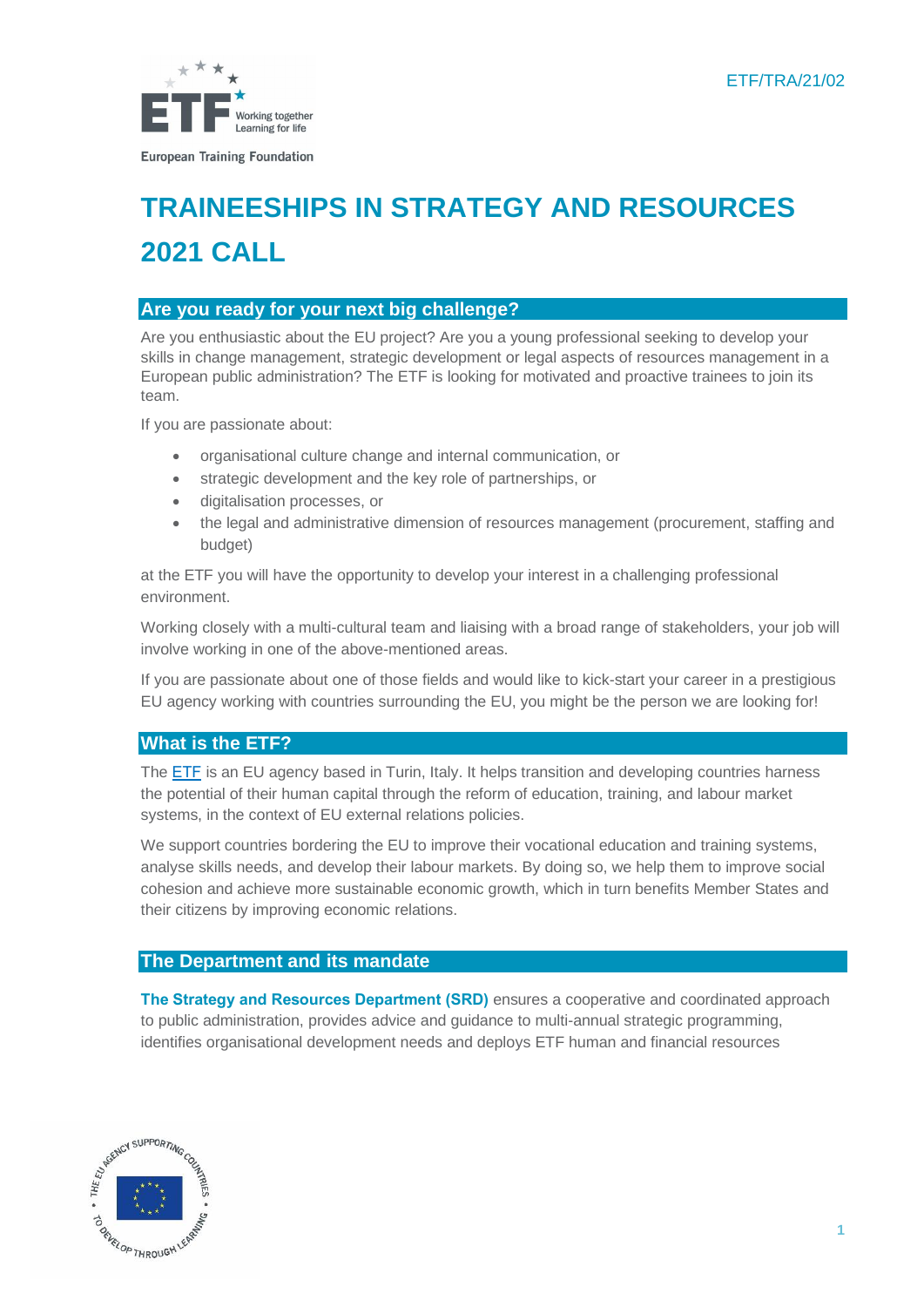optimally in order to deliver the ETF strategy. The department is composed of two units: the Strategic Development Unit (SDU) and the Resources Unit (RU).

#### **What are we offering?**

**Traineeship duration:** six months, renewable

**Expected starting date:** October 2021

**Maintenance grant:** € 1,100 / month, net

**Travel expenses:** financial contribution at the beginning and end of the traineeship if your place of residence is at least 200 km away from the ETF

**Other development opportunities:** induction programme, online Italian courses and internal knowledge sharing sessions

**On-site facilities:** canteen**,** gym and meditation rooms

### **Learning objectives and activities**

At the end of the traineeship, the trainee should have further developed his/her soft skills, in particular in:

- Working in a multi-cultural environment
- Working in teams
- **Exchanging information, knowledge and experience, learning from others, receiving and giving** feedback
- Organisational skills: handling multiple priorities, working to at times short deadlines
- Confidence and self-management

In addition, the trainee should have further developed his/her technical skills, in particular in one of the areas described below and in:

- European Union knowledge: institutions, policies and programmes, mostly in human capital development and external relations;
- Understanding of education, training and employment policies in a development context

## Area no 1: Change management and internal communication in the Strategy and Resources **Department**

- Assist with the implementation of ETF change process initiatives linked to culture change, internal communication and people management
- Assist in communicating progress and achievements of the change process

More specifically on internal communication

- Assist with the implementation of the new internal communication strategy
- Assist in designing messages, visuals and internal gatherings regarding change process initiatives
- Assist in improving internal communication within the Strategy and Resources Department

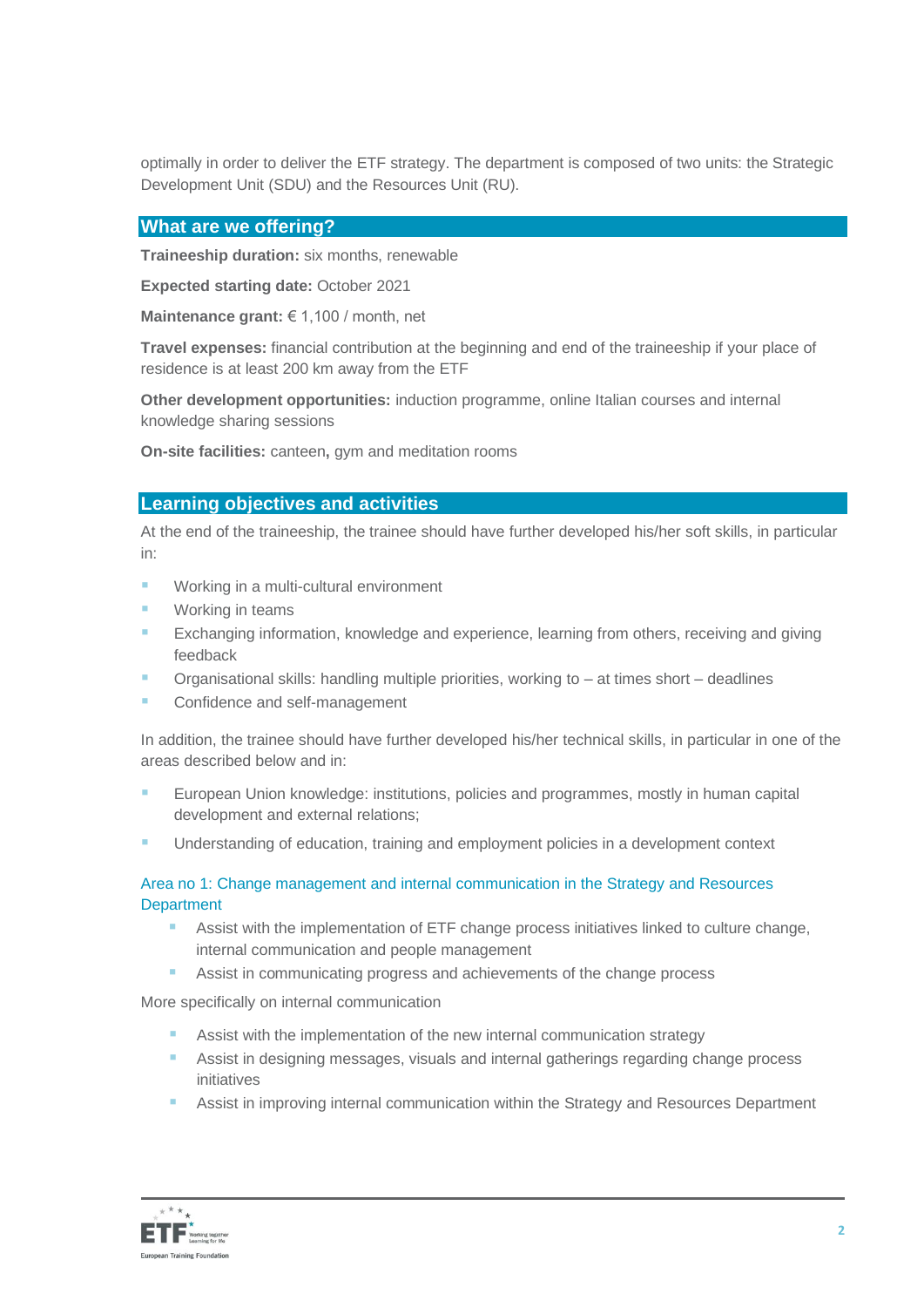#### Area no 2– Strategic development: partnerships in the Strategic Development Unit

- Assist in supporting, monitoring and reviewing the implementation of partnerships with external entities
- Assist in communicating progress and achievements in the framework of partnerships and ensure internal communication and dissemination
- **Participate in cooperation meetings between the ETF and its key partners**
- Support stakeholder management and mapping

#### Area no 3 – Strategic development: digitalisation in the Strategic Development Unit

- Assist with the implementation of the digital transformation project and the rollout of day-to-day activities, e.g. enterprise architecture design and its documentation; review of new technologies
- Assist with the change management aspects of the digital transformation project e.g. training and communication activities
- Assist in reporting on the digital transformation project to the ETF IT steering committee
- **EXECT** Assist in the evaluation of technologies and prototyping in areas such as e.g. Azure ecosystem, integration of APIs, predictive searches (AI/ML), PowerApps, SharePoint, PowerBI, etc.

#### Area no 4 – Resources management: legal and administrative dimensions in the Resources Unit

- Contract management and procurement activities
	- Assist in following up calls for tenders
	- Assist with drafting and reviewing tender specifications
	- Assist with drafting contracts and amendments
	- Participate in tender evaluations
- Resources management administration
	- Assist in researching and analysing legal sources: EU regulations, legislation
	- Assist in drafting procurement, financial and human resource policies, decisions, and guidelines
	- Assist with the management of internal and external files and of legal requests handled by the Resources Unit
	- Assist in interacting with internal and external stakeholders on legal / procurement / financial agreements / contract management questions
	- Assist in the activities linked to the protection of personal data

## **Eligibility criteria**

To be considered eligible, candidates must satisfy the following requirements by the closing date for the submission of applications:

- Be a national of one of the EU Member States or one of [the countries](https://www.etf.europa.eu/en/regions-and-countries) where the ETF works
- Have recently completed, namely within 2 years by the closing date for applications, a university degree of at least 3 years
- Have a satisfactory knowledge of English, at least level B2 in all dimensions as per the European Framework of Reference for Languages
- Have not benefited from any kind of traineeship or in-service training (formal or informal, paid, or unpaid) or any kind of employment (including work as an interim, consultant or expert) within a European institution, body, or agency

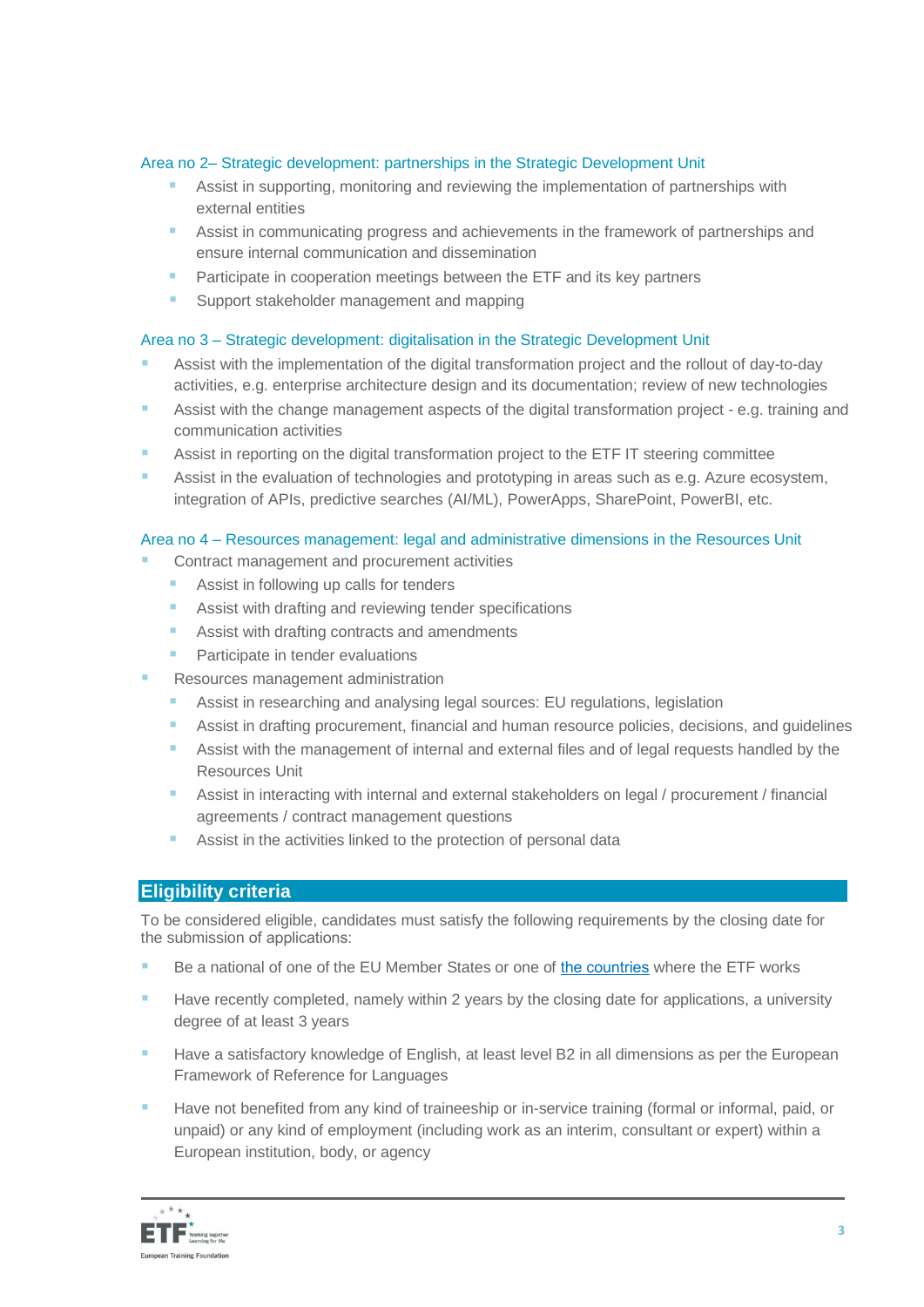# **Selection criteria**

Applicants should have:

- Open mind with a learning mind-set
- Enthusiasm and motivation
- Commitment to EU values
- Knowledge and/or experience in one (or more) of the areas (1, 2, 3 and/or 4) described under "Learning objectives and activities"
- An education background in one (or more) of the areas (1, 2, 3 and/or 4) described under "Learning objectives and activities"
- High degree of computer literacy, including online meeting and interactive facilitation tools (e.g. Teams, Mural, etc.)

# **Submission of applications**

The **closing date** for the submission of applications is **30 July 2021 at 23.59 (Turin time)**.

You are invited to send your applications via the ETF website, under "about" and then "recruitment" sections.

You are strongly advised not to wait until the last day to submit your application since heavy internet traffic or a fault with the internet connection could lead to difficulties in submission. The ETF cannot be held responsible for any delays caused by such difficulties.

## Formal requirements

You must provide **all documents** mentioned below, **by the closing date,** preferably in English:

- a cover letter of one page maximum, explaining why you are interested in the traineeship
- a curriculum vitae using th[e Europass CV format,](http://europass.cedefop.europa.eu/en/documents/curriculum-vitae/templates-instructions) **indicating the area(s) of interest (1, 2, 3 or 4) described under" Learning objectives and activities**"

**Please note that only applications submitted online through the ETF website, in line with the formal requirements mentioned above, will be accepted for the selection phase.**

## **Selection**

The selection comprises three consecutive phases:

# Phase 1 – Screening of applications

## 1.1 Eligibility

The Recruitment team will review all applications. Only applications meeting all eligibility criteria move to the next phase.